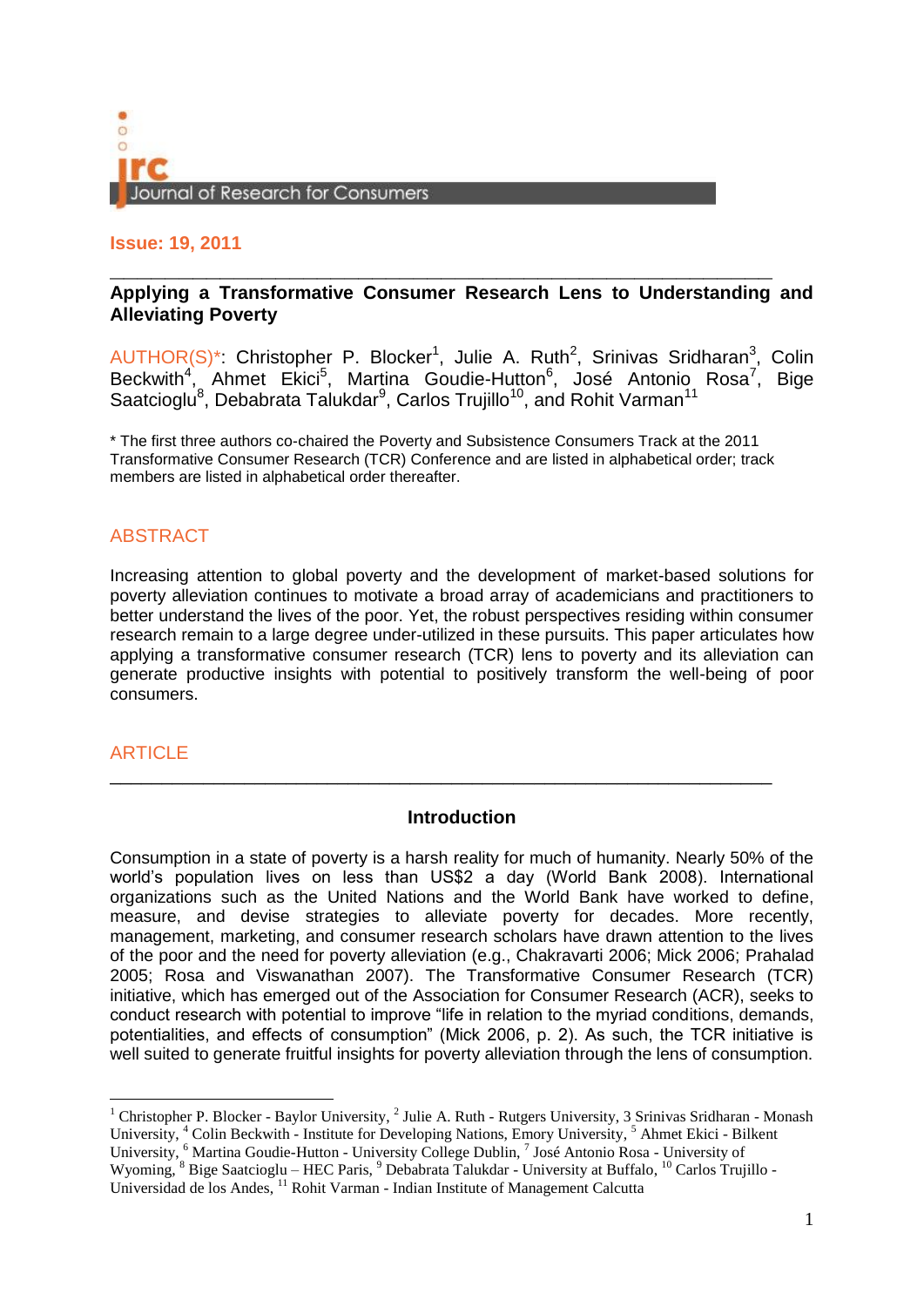In this article, we illustrate how a TCR lens can be instrumental in this endeavour. First, we summarize current multidisciplinary conceptualisations of poverty including consumer research views of the topic. Next, we describe how consumer research, infused with transformative principles, can be marshalled toward the goal of improving the well-being of people living in poverty. After summarizing extant consumer research on poverty, we call for an acceleration of such research and offer four examples that illustrate paths for consumer research to transform the lives of the poor while also contributing to the multidisciplinary dialogue on poverty alleviation.

## **Conceptualising Poverty**

Poverty has been defined, conceptualised, and measured in many different ways. Discourse on poverty has been developed in many disciplines including economics, sociology, anthropology, history, and psychology. Further, most conceptualisations have been swept up into debates between dichotomous positions such as economic versus social-psychologicalcultural definitions, absolute versus relative approaches to poverty, or material versus nonmaterial dimensions of impoverishment (for an overview, see Lister 2004). One could argue that all ultimately fit into one of two broad perspectives: (a) conceptualisations that focus on the individual's economic condition and construe poverty as shortage of income (Rowntree and Lavers 1951); or (b) more holistic conceptualisations of "poor living" that often occurs in conjunction with a shortage of income (Sen 2000).

The first perspective is the earliest and possibly most common. It underlies classifications and indicators of poverty that are widely used by governmental and multilateral organizations (Hagenaars and Van Praag 1985). For example, a poverty line of US\$1.25 per person per day is applied in the poorest countries such as Niger and Haiti, meaning that individuals who earn less than US\$1.25 per day in such countries are classified as poor. Similarly, US\$2 per day is used in middle-income countries and regions such as Eastern Europe and Latin America, and higher daily income levels are used in developed countries such as Germany, Japan, and the United States (World Bank 2008). The second perspective goes beyond income and sees poverty as inadequacies in a constellation of life factors such as physical and mental health, education, potable water and sanitation, and social justice (see United Nations 1998; Scott et al. 2011). The essential argument by advocates of this view is that "if income is not the sum of human development, then lack of it cannot be the sum of human deprivation" (Malhotra 2004, p. 15).

Neither of these perspectives is homogeneous. Rather, each one displays a diversity of anchoring points. In the economic perspective, for example, experts debate: whether to focus on people's incomes or their lack of essential goods to define a poverty line; whether to lay down numerical markers of poverty or instead tap into the individual's perceptions of whether their life situation is impoverished; and whether to take global or regional/local approaches (Ravallion 2003). Similarly, in the "poor living" perspective, numerous conceptions co-exist and shed light on different dimensions. Chakravarti (2006) offers a psychological view, alluding to "psychological scar tissue" and "damage on a mental plane" that are associated with deprivation. Narayan (2000) offers an anthropological view, stating "poverty is pain" that encompasses physical, emotional, and moral dimensions. Sen (2000, p. 4) eloquently synthesizes the "poor living" perspectives by declaring poverty as "the lack of the capability to live a minimally decent life."

When viewed together, conceptualisations across the two perspectives suggest that only a limited understanding of poverty is possible on the basis of income and other external conceptions, and that a fuller understanding will need to invoke what Hundeide (1999) refers to as "life theories" – the assumptions, anticipations, and social stocks of knowledge that people themselves hold about their lives. At a minimum, poverty involves deprivation of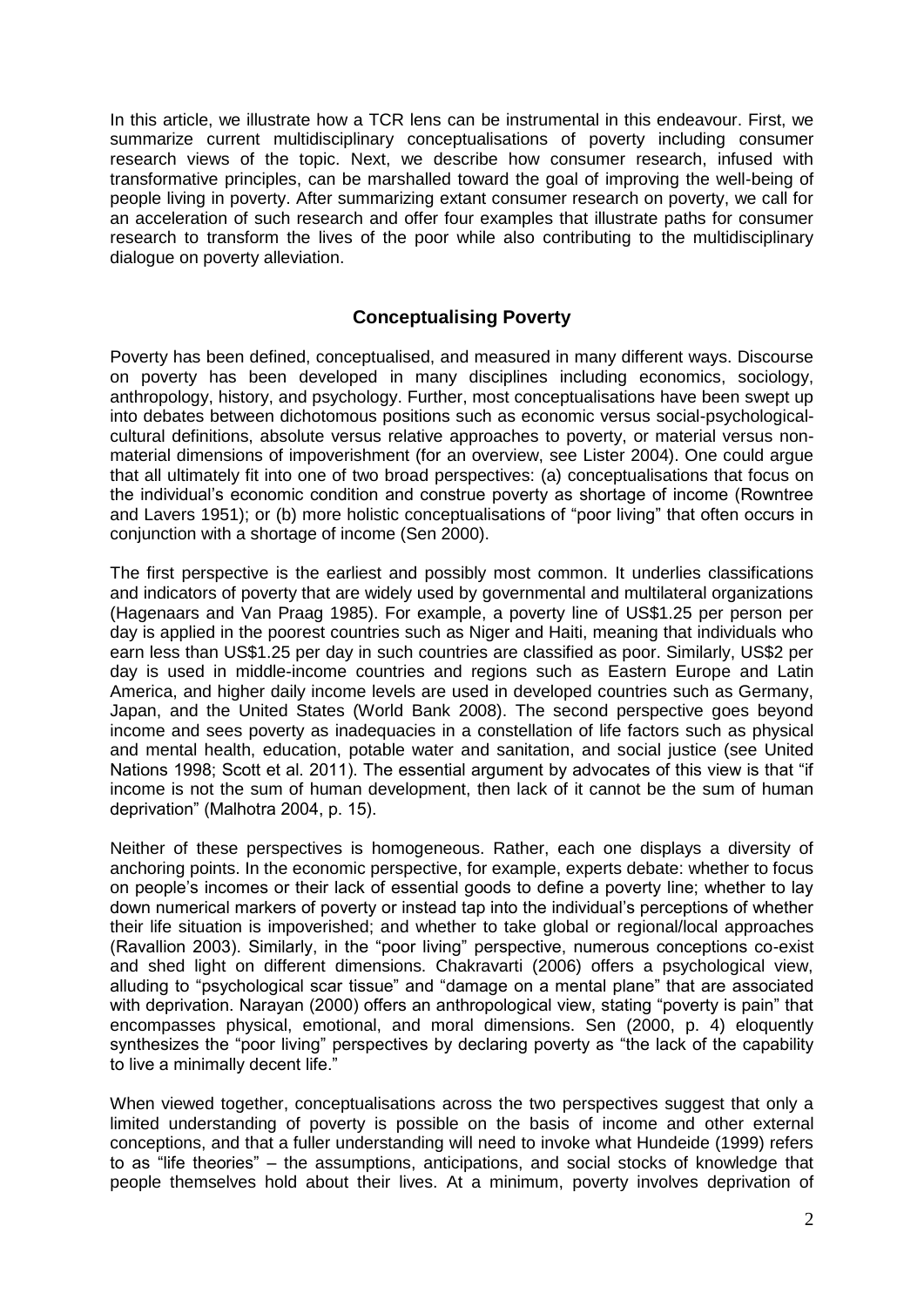means, in absolute or relative terms, to live a minimally decent and dignified life as shaped by society and which frequently involves insecurity, powerlessness, absence of choices and opportunities, and social exclusion.

### **Poverty and Consumer Research**

Decades of consumer research provide insights into how individuals live and consume in a material world. Consumption is a domain of human activity that involves the exchange of energy – money, labor, or entitlements – for goods and services that satisfy human needs (Csikszentmihalyi 2000). Consumer researchers often explore the conditions and forces shaping consumption, as well as the effects of consumption on individuals, communities, societies, institutions, and the environment (Arnould and Thompson 2005). However, an overwhelming majority of consumer research explores individuals' relationships with the material world within conditions of economic abundance and personal affluence. This limited focus is untenable in the current global era where the inequality between affluent and subsistence contexts is dire and worsening over time (Hill, Felice, and Ainscough 2007).

This is not to say that no consumer research has explored impoverished living. Studies have provided vivid descriptions of the lives of the poor, showing how they use the act of consuming to establish identity and derive rich meanings from the accumulation of possessions, meagre as they may be (Hill and Stamey 1990). Research has also shown poor consumers can be disadvantaged in market exchanges, given that they frequently suffer from fewer product offerings, higher prices, and unjust sales techniques (Chung and Myers 1999; Talukdar 2008).

However, with some notable exceptions (e.g., Hill and Stamey 1990; Hill 2001), extant research tends to emphasize a structural approach by focusing on unfair market conditions that restrict choices for impoverished consumers (Alwitt 1995; Andreasen 1975). An alternative perspective would treat poverty as a complex and relational phenomenon that can be alleviated through multi-stakeholder engagement, innovative bottom-up solutions, and civic empowerment (Viswanathan et al. 2012). In fact, recent writings in marketing point out that an appreciation of behavioural factors can bolster poverty alleviation efforts by designing relatively modest but effective policy interventions (Bertrand, Mullainathan, and Shafir 2006). In advocating a balanced approach between structural and bottom-up perspectives, we envision much potential for consumer research to offer unique and transformative contributions to the dialogue on poverty.

## **The Logic of a Transformative Approach to Consumer Research on Poverty**

Consumption encompasses diverse purposes and consequences, ranging from nourishment, contentment, and achievement, to disenfranchisement and despair (Mick, Pettigrew, Pechmann, and Ozanne 2012). Hence, if conducted with explicit goals of fostering well-being and participative influences (e.g., Ozanne and Saatcioglu 2008; Ozanne and Anderson 2010), consumer research has the potential to invigorate theory, practice, and policy with transformative ideas and actions that will enhance the well-being of poor consumers.

Transformative consumer research can illuminate, for example, how income-poor individuals participate in marketplace exchange, which in turn could add insights to the broader discourses related to resource assets versus deficits, or access versus restrictions to goods and services in contemporary society (Hill and Stamey 1990; Lee, Ozanne, and Hill 1999). This would help advance the dialogue beyond debates of "poor incomes" versus "poor living" to incorporate the everyday lived experiences of millions of impoverished consumers, the strategies they employ, and the resources they tap into as they manage on a day-to-day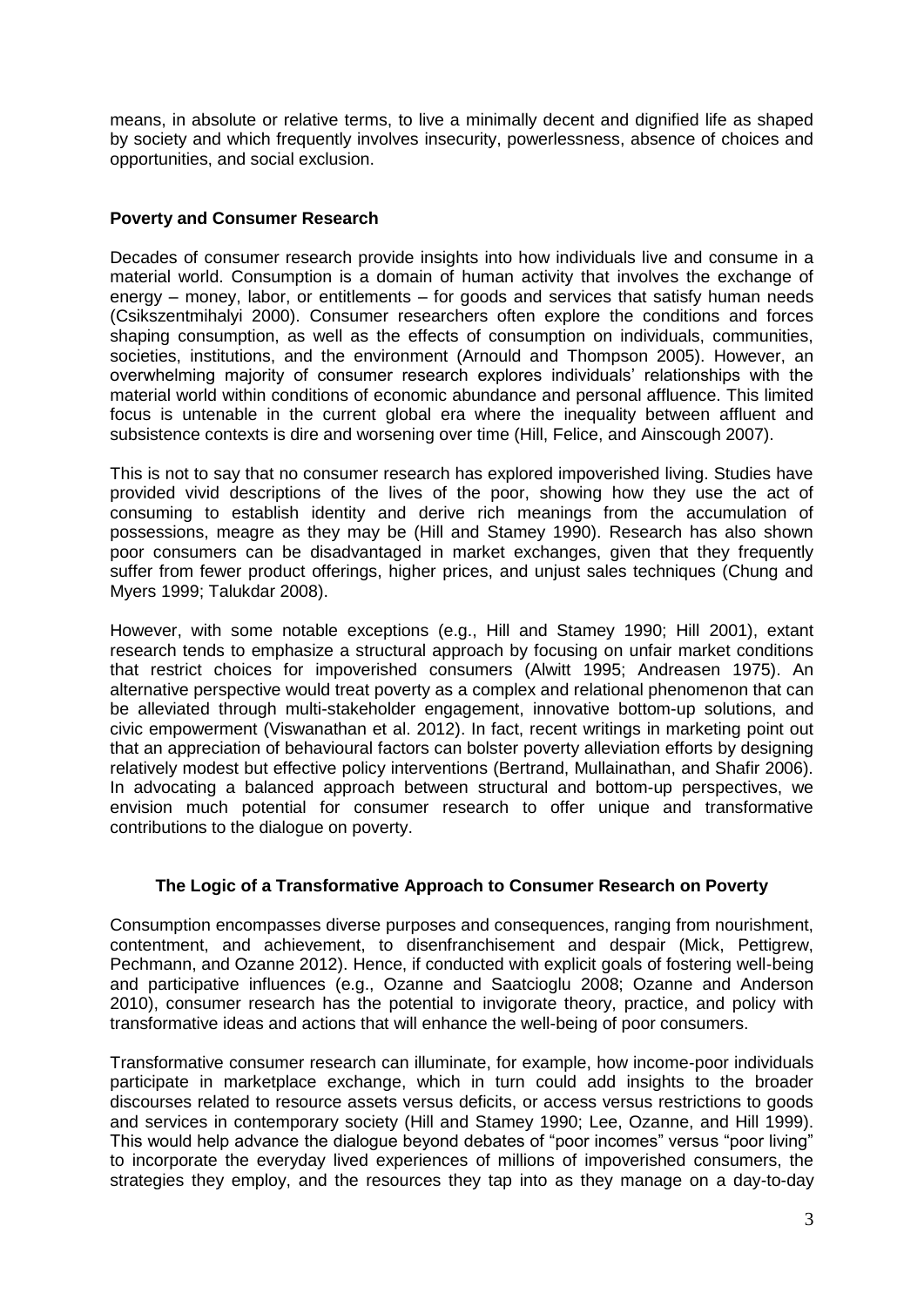basis. From such textured accounts of consumer lives, it will be possible to understand more fully what it feels like to (a) live as a poor consumer and (b) face the myriad obstacles that hinder opportunities to advantageously participate in the marketplace or alternative forums of exchange.

For instance, TCR is poised to address specific questions such as:

- What is the experience of consumers who fall short of the resources needed to acquire basic goods and services for surviving with dignity?
- How are people affected when they are unable to participate in consumption norms prevalent in society?
- How do poor consumers maintain consumption-related desires, aspirations, and hopes?
- How do poor consumers assess risk and make consumption trade-offs?
- What are the conceptual underpinnings of consumption well-being and ill-being associated with income poverty?
- How do poor individuals cope with and resist a lack of control over circumstances? How do they cope with feelings of powerlessness, vulnerability, and social exclusion?
- To what extent are consumption exclusion and vulnerability shaped by market strategies of alienation and marginalization?
- Does income poverty automatically lead to consumer vulnerability? What are the conditions under which this is counteracted by consumer resilience?
- What are the dimensions of poverty that affect self, family, social, community, and marketplace identities?
- What is the consumer experience in different institutional settings such as informal versus formal economies?

### **A Collage of Studies Using a Transformative Logic**

A "collage" of extant research offers insights related to these questions. Poor consumers are oftentimes working and earning income but still find it challenging to make ends meet (Alwitt 1995; Hill 2001; Varman and Vikas 2007). Such work is often entrepreneurial in nature, operates within informal sectors, and compels the poor to balance their consumption, entrepreneurial activities, and self-concepts in concert with relational systems of family, customers, suppliers, and governmental and non-governmental organizations (Viswanathan, Rosa, and Ruth 2010). Poor families use a repertoire of strategies to cope with resource shortfalls such as maintaining resource flow into the family through work or social program participation, sacrificing, and taking risks (Heflin, London, and Scott 2011; Ruth and Hsiung 2007). The meagre incomes of the poor are often further stressed by difficulties in acquiring goods and services. For example, in the United States the poor pay a 10-15% price premium for everyday items, and the lack of transportation makes it hard for the poor to search for low-priced goods (Andreasen 1975; Talukdar 2008). These and other similar conditions place consumers in vulnerable situations (Baker and Mason 2012; Commuri and Ekici 2008).

In addition, the poor are frequently surrounded by a consumer culture of abundance that can foster feelings of powerlessness and social exclusion (Hamilton 2009; Üstüner and Holt 2007). Moreover, inequitable power can be exerted by the market system and/or public policies that create and reinforce structures that make life arduous for the poor. For example, sociologist Zygmunt Bauman (2005) argues that poor consumers within developed economies feel stigmatized and socially excluded as they cannot reach consumption standards of the contemporary marketplace. Facing social exclusion, income-poor consumers sometimes cope by building their own institutions and agencies to overcome constraints such as lack of employment, income, or voice in the political arena (Lewis 1959; Richardson and LeGrand 2002).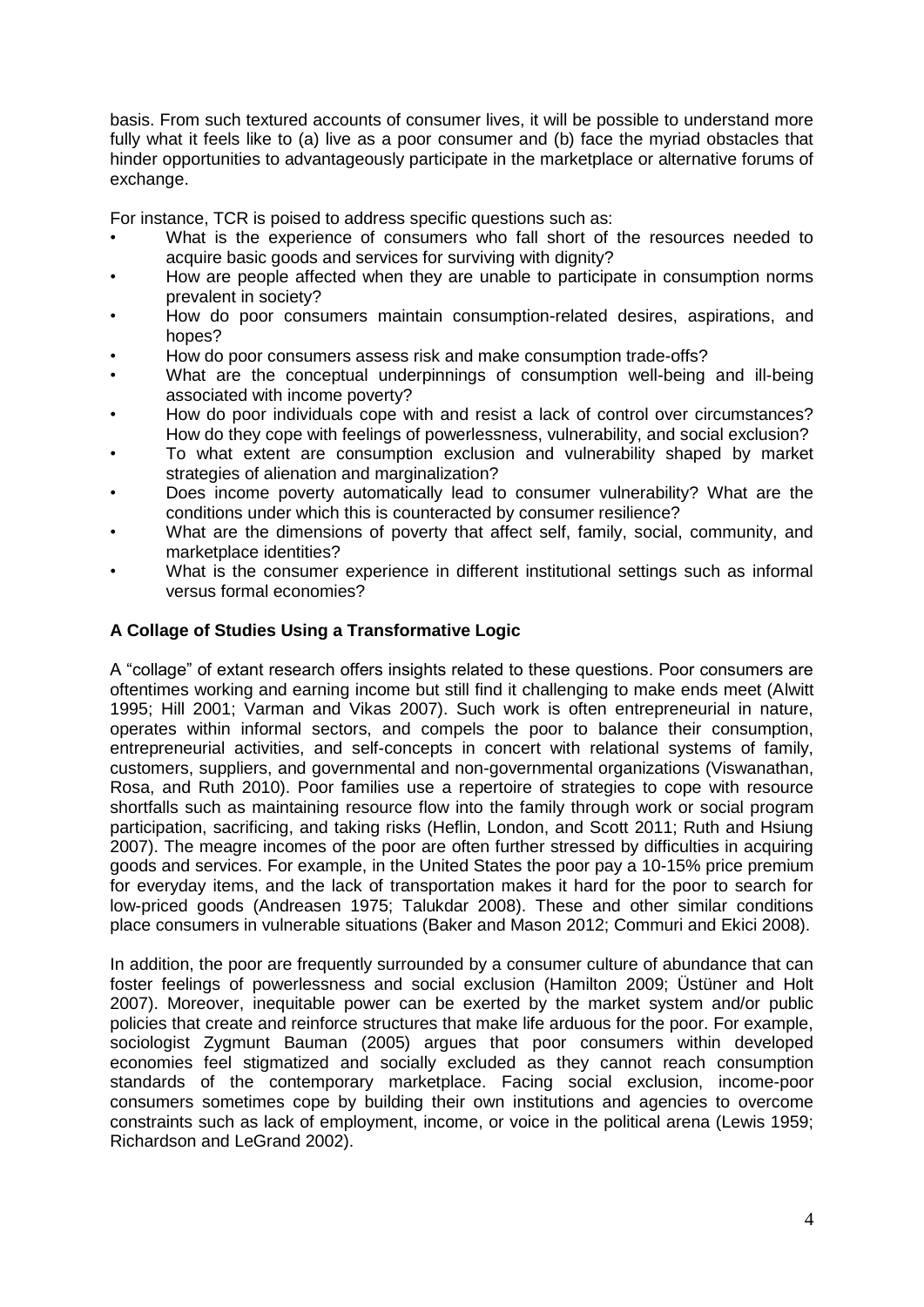Somewhat counter to the above cautionary notes, research aligned with a business perspective has been intent on showing that consumers aspire to possess advanced products and technologies even when constrained by very low incomes (Prahalad 2005). However, the distinction (and sometimes intentional overlap) between profit seeking and poverty alleviation efforts are typically unclear; that is, even good and noble-sounding initiatives can be mired in divergent aims, discourses, and practices that, instead of helping, further disadvantage poor consumers (Peterson, Ekici, and Hunt 2010; Varman, Skålén, and Belk 2012). Toward redressing this possibility, a line of research advocates viewing the poor as subsistence consumers who live and transact in locally self-evolved economies that are often vibrant, even if survival-focused (Viswanathan and Sridharan 2009).

The questions and collage of research presented above suggest that a transformative consumer research lens can enrich poverty dialogue. What we stress here, however, is that the vast potential of doing so is largely under-pursued by consumer research scholars, and its potential cross-disciplinary contribution is relatively unknown to other scholars and practitioners doing work to alleviate poverty. Thus, part of our aim in this article is calling for the pace of poverty-related TCR work and impact to be quickened.

#### **Accelerating Consumer Research to Improve the Well-being of Poor Consumers**

In this section, we elaborate on four representative examples of consumer research topics with transformative potential. These examples build on the "understanding" style of questions posed earlier and complement efforts to "empower" poor consumers and thus improve wellbeing.

As a first example, action-oriented TCR could explore how the poor cope with stress in their lives and achieve self-evolved mechanisms of survival. This line of inquiry may reveal novel and more holistic, socially embedded intervention strategies that could be used by public or private poverty alleviation organizations. For example, a phenomenological account of consumer desire and its deprivation in poverty may shed light on how individuals are fuelled to pursue their own well-being as well as the narratives in the marketplace that facilitate or hinder healthful desires and aspirations (Blocker 2011). Additionally, mechanisms to alleviate stress may be revealed in the considerable creativity the poor exhibit in their consumption problem-solving, which is grounded in hopes and aspirations for a better life (Rosa, Geiger-Oneto, and Fajardo 2012). Mechanisms that facilitate and expand such creativity and help to fulfil aspirations may reduce stress and produce more transformative impact than attempts to alleviate poverty as a condition.

A second potentially transformative line of inquiry would build on an assets view. Consistent with the on-going reassessment of poverty reduction strategies in favor of considering the assets of the poor and not just their vulnerabilities (Moser 1998), a review of consumer research suggests a rich array of abilities, skills, mindsets, assets, and resources that enable consumers to adapt and, oftentimes, thrive in the face of challenges (e.g., Adkins and Ozanne 2005; Lee et al. 1999; Rosa et al. 2012; Viswanathan, Rosa, and Harris 2007; Viswanathan, Sridharan, and Ritchie 2010). Building on an asset perspective, TCR could ask how consumption choices in poverty act as channels that build diverse assets such as investments (e.g., education), stores (e.g., buying food), and claims (e.g., calling on community). It is clear from other literatures that such assets are constructed, but this knowledge is typically based on post-hoc observations made from large-scale datasets. TCR research would make substantial contributions by illuminating decision processes and behaviours that lead to asset development, which in turn could be a foundation for more effective programs, policies, and interventions.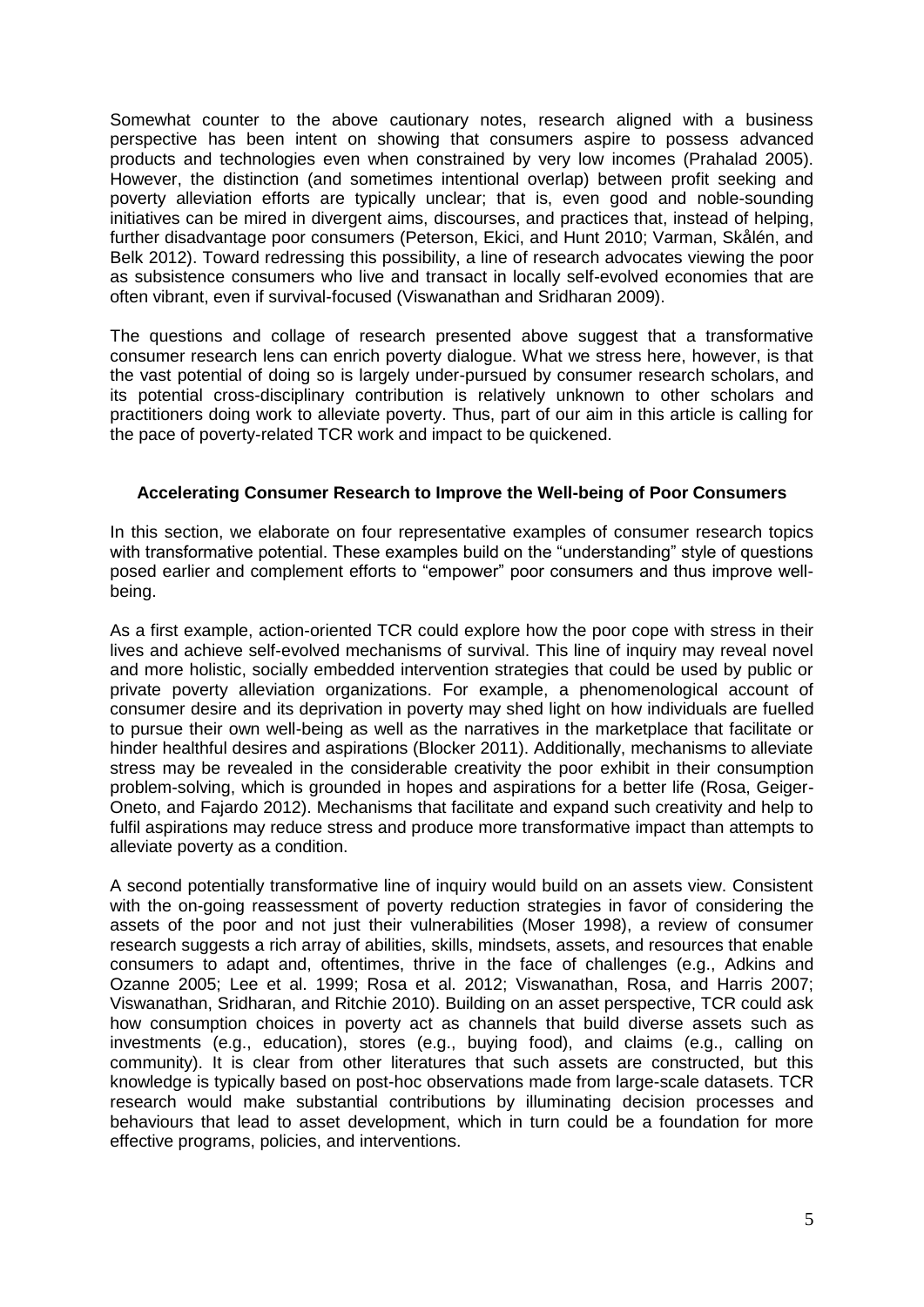A third avenue could focus attention on individual and collective actions of resistance through which poor consumers create alternate and inclusive institutions for themselves. Much work in the area of culture and poverty highlights the nature of poor people's (dis)trust with formal institutions, public or private (e.g., Lamont and Small 2008). A TCR approach could examine the nature of poor consumers' internal circles of trust and how these consumers deploy local social capital in achieving marketplace outcomes. Such work would inspire prescriptions of how institutions interacting with poor consumers can engender greater trust and thus work more effectively. A logical extension would involve a critical and reflective assessment of the role of market, corporate, government, and non-governmental organizations in cases when their actions work against poor consumers.

A fourth example concerns consumer decision making. Whereas some may view the poor as prone to decision-making biases, an alternative interpretation suggests they are subject to the same biases as the affluent but live in conditions that allow much narrower margins of error (Bertrand et al. 2006). Financial pressures, uncertainty about the future, and threat of losses from bad purchases force the poor to worry about a larger number of factors than affluent consumers. Such worries place larger emotional and cognitive loads on the poor and exacerbate their susceptibility to human frailties. By implication, the poor can be helped to make better decisions by tailoring information to the cognitive and emotional capabilities and conditions that prevail in their lives. Adopting this approach has significant implications for marketing practice in pricing, advertising, and distribution, and the design of communications in poverty alleviation programs. Such changes in practice have high potential to improve the well-being of poor consumers through low-cost interventions that improve decision making.

Research efforts in these four domains and others will require and benefit from methods that facilitate information sharing, trust, and collaboration among the poor and the people and institutions that are working to alleviate poverty. Participatory action and community action research methods will be especially helpful in accelerating transformative consumer research (Ozanne and Saatcioglu 2008; Ozanne and Anderson 2010). Not only are they centred on generating a fuller understanding of consumers' lived experiences, these methods can allow TCR scholars and others to help craft solutions that will likely be more effective because they are grounded in collaboration between income-poor individuals, researchers, community organizers, policy makers, and other stakeholders rather than designed in isolation.

In the final analysis, we believe a transformative consumer lens can stimulate a productive stream of insights into the lives of the poor and their consumer behaviour. We envision these insights as having the potential to inform a wide array of streams of research on poverty such as consumption-shaped views of social exclusion in sociology and more fully textured conceptualisations of impoverished living within developmental economics. We believe these efforts are fundamental for helping multi-disciplinary scholars and practitioners understand more fully what it means to live in poverty and how such an understanding will contribute to and accelerate poverty alleviation efforts.

#### *Acknowledgement*

The authors appreciate the assistance provided by conference co-chairs Brennan Davis and Connie Pechmann; the welcoming and supportive environment provided to TCR conference participants by the Hankamer School of Business at Baylor University; and the guidance and comments offered by the editor and three anonymous reviewers.

#### **References**

- Adkins, Natalie Ross and Julie L. Ozanne (2005), "The Low Literate Consumer," *Journal of Consumer Research*, 32 (June), 93-105.
- Alwitt, Linda F. (1995), "Marketing and the Poor," *American Behavioral Scientist*, 38 (4), 564-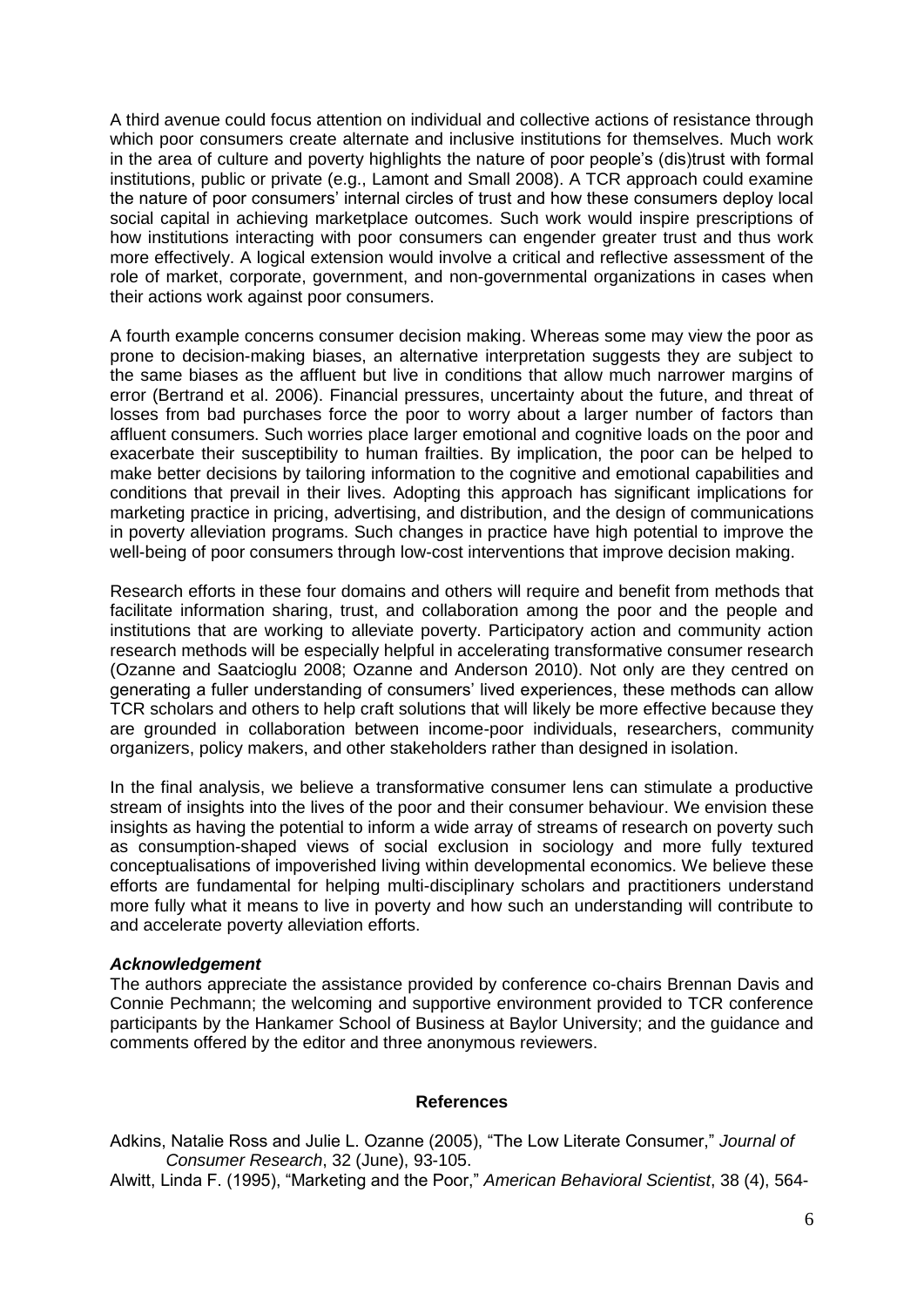77.

Andreasen, Alan R. (1975), *The Disadvantaged Consumer*, New York: Free Press.

- Arnould, Eric J. and Craig J. Thompson (2005), "Consumer Culture Theory (CCT): Twenty Years of Research," *Journal of Consumer Research*, 31 (4), 868-82.
- Baker, Stacey Menzel and Marlys Mason (2012), "Toward a Process Theory of Consumer Vulnerability and Resilience: Illuminating Its Transformative Potential," in *Transformative Consumer Research for Personal and Collective Well-Being*, eds. David Glen Mick, Simone Pettigrew, Cornelia Pechmann and Julie L. Ozanne, New York: Routledge, 543- 564.
- Bauman, Zygmunt (2005), *Work, Consumerism and the New Poor*, Philadelphia, PA: Open University Press.
- Bertrand, Marianne, Sendhil Mullainathan, and Eldar Shafir (2006), "Behavioral Economics and Marketing in Aid of Decision Making Among the Poor," *Journal of Public Policy and Marketing*, 25 (1), 8-23.
- Blocker, Christopher P. (2011), "Deprivation of Desire: Exploring Consumer Desire with Low-Income Individuals Living in Poverty," *working paper*, presented at the Consumer Culture Theory Workshop, Northwestern University, July 2011.
- Chakravarti, Dipankar (2006), "Voice Unheard: The Psychology of Consumption in Poverty and Development," *Journal of Consumer Psychology*, 16 (4), 363-376.
- Chung, Chanjin and Samuel L. Myers (1999), "Do the Poor Pay More for Food? An Analysis of Grocery Store Availability and Food Price Disparities," *Journal of Consumer Affairs*, 33, (2), 276-296.
- Commuri, Suraj and Ahmet Ekici (2008), "An Enlargement of the Notion of Consumer Vulnerability," *Journal of Macromarketing*, 28 (2), 183-186.
- Csikszentmihalyi, Mihaly (2000), "The Costs and Benefits of Consuming," *Journal of Consumer Research*, 27 (September), 267–272.
- Hagenaars, Aldi and Bernard Van Praag (1985), "A Synthesis of Poverty Line Definitions," *Review of Income and Wealth*, 31 (2), 139-154.
- Hamilton, Kathy (2009), "Those Left Behind: Inequality in Consumer Culture," *Irish Marketing Review*, 20 (2), 40-54.
- Heflin, Colleen, Andrew S. London, and Ellen K. Scott (2011), "Mitigating Material Hardship: The Strategies Low-Income Families Employ to Reduce the Consequences of Poverty," *Sociological Inquiry*, 81 (2), 223-246.
- Hill, Ronald P. and Mark Stamey (1990), "The Homeless in America: An Examination of Possessions and Consumption Behaviors," *Journal of Consumer Research*, 17 (December), 303-321.
- Hill, Ronald P. (2001), *Surviving in a Material World: The Lived Experience of People in Poverty*, Notre Dame, IN: Notre Dame Press.
- Hill, Ronald P., William F. Felice, and Thomas Ainscough (2007), "International Human Rights and Consumer Quality of Life: An Ethical Perspective," *Journal of Macromarketing*, 27 (4), 370-379.
- Hundeide, Karsten (1999), "Four Different Meanings of 'Being Poor'," *Psychology & Developing Societies*, 11 (2), 143-155.
- Lamont, Michele and Mario Luis Small (2008), "How Culture Matters: Enriching Our Understanding of Poverty," in *The Colors of Poverty: Why Racial and Ethnic Disparities Persist*, eds. Ann Lin and David Harris, New York: Russell Sage Foundation, 76-102.
- Lee, Renée Gravois, Julie L. Ozanne, and Ronald Paul Hill (1999), "Improving Service Encounters Through Resource Sensitivity: The Case of Health Care Delivery in an Appalachian Community," *Journal of Public Policy & Marketing*, 18 (Fall), 230-48.
- Lewis, Oscar (1959), *Five Families: Mexican Case Studies in the Culture of Poverty*, New York: Basic Books.
- Lister, Ruth (2004), *Poverty*, Malden, MA: Polity Press.
- Malhotra, Kamal (2004), "The Purpose of Development," *Michigan Journal of International Law*, 26 (13), 13-18.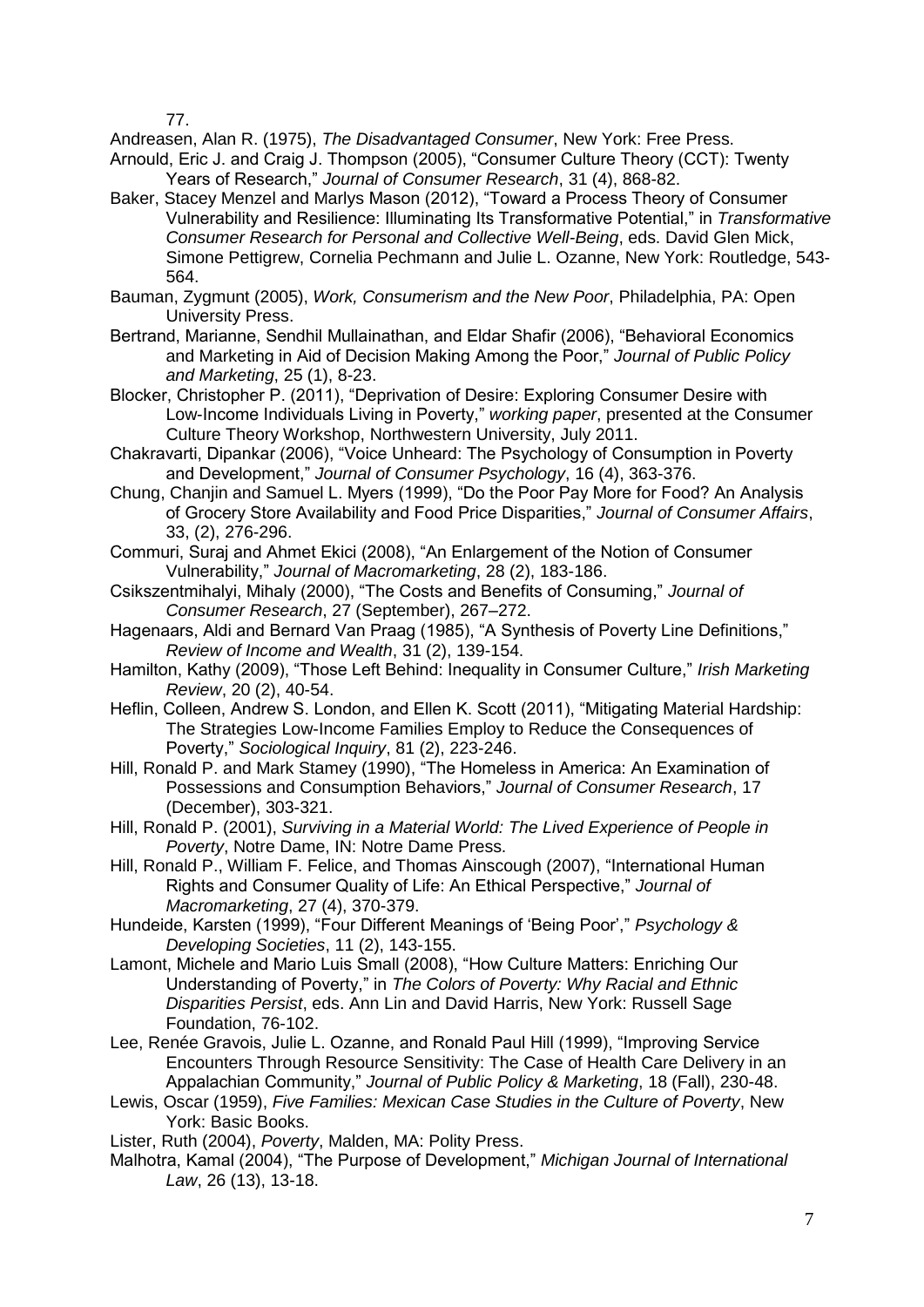- Mick, David Glen (2006), "Meaning and Mattering through Transformative Consumer Research," in *Advances in Consumer Research*, Vol. 33, ed. Cornelia Pechmann and Linda L. Price, Provo, UT: Association for Consumer Research, 1-4.
- Mick, David Glen, Simone Pettigrew, Cornelia Pechmann, and Julie Ozanne (2012), "Origins, Qualities, and Envisionments of Transformative Consumer Research," in *Transformative Consumer Research for Personal and Collective Well-Being*, eds. David Glen Mick, Simone Pettigrew, Cornelia Pechmann and Julie L. Ozanne, New York, NY: Routledge, 3-24.
- Moser, Caroline (1998), "The Asset Vulnerability Framework: Reassessing Urban Poverty Reduction Strategies," *World Development*, 26 (1), 1-19.
- Narayan, Deepa (2000), *Voices of the Poor: Can Anyone Hear Us?* Oxford: Oxford University Press.
- Ozanne, Julie L. and Bige Saatcioglu (2008), "Participatory Action Research," *Journal of Consumer Research*, 35 (August), 423-39.
- Ozanne, Julie L. and Laurel Anderson (2010), "Community Action Research," *Journal of Public Policy & Marketing*, 29 (Spring), 123-37.
- Peterson, Mark, Ahmet Ekici, and David Hunt (2010), "How the Poor in a Developing Country View Business' Contribution to Quality-of-Life Five Years After a National Economic Crisis," *Journal of Business Research*, 63 (6), 548-558.
- Prahalad, C. K. (2005), *The Fortune at the Bottom of the Pyramid: Eradicating Poverty through Profits*, Upper Saddle River, NJ: Wharton School Publishing.
- Ravallion, Martin (2003), "The Debate on Globalization, Poverty, and Inequality: Why Measurement Matters," *World Bank Policy Research Working Paper 3038.*
- Richardson, Liz and Julian LeGrand (2002), "Outsider and Insider Expertise: The Response of Residents of Deprived Neighborhoods to an Academic Definition of Social Exclusion," *Social Policy & Administration*, 36 (5), 494-515.
- Rosa, José Antonio, Stephanie Geiger-Oneto, and Andrés Barrios Fajardo (2012), "Hope and Innovativeness: Transformative Factors for Subsistence Consumer-Merchants," in *Transformative Consumer Research for Personal and Collective Well-Being*, eds. David Glen Mick, Simone Pettigrew, Cornelia Pechmann and Julie L. Ozanne, New York, NY: Routledge, 151-70.
- Rosa, José Antonio and Madhubalan Viswanathan, volume editors (2007), *Product and Market Development for Subsistence Marketplaces: Consumption and Entrepreneurship Beyond Literacy and Resource Barriers*, Advances in International Management Series, Joseph Cheng and Michael Hitt, series editors, Oxford, UK: Elsevier.
- Rowntree, Seebohm B. and Russell G. Lavers (1951), *Poverty and the Welfare State*, London: Longmans.
- Ruth, Julie A. and Rachel Oakley Hsiung (2007), "A Family Systems Interpretation of How Subsistence Consumers Manage: The Case of South Africa" in *Product and Market Development for Subsistence Marketplaces*, eds. José Antonio Rosa and Madhubalan Viswanathan. In the Advances in International Management Series, Joseph Cheng and Michael Hitt, series editors, Oxford: Elsevier, 59-87.
- Scott, Linda, Jerome D. Williams, Stacey Menzel Baker, Jan Brace-Govan, Hilary Downey, Anne-Marie Hakstian, Geraldine Rosa Henderson, Peggy Sue Loroz, and Dave Webb (2011), " Beyond Poverty: Social Justice in a Global Marketplace," *Journal of Public Policy & Marketing*, 30 (Spring), 39-46.
- Sen, Amartya (2000), "Social Exclusion: Concept, Application, and Scrutiny," *Social Development Papers No. 1, Office of Environment and Social Development*. Manila, Philippines: Asian Development Bank.
- Talukdar, Debabrata (2008), "Cost of Being Poor: Retail Price and Consumer Price Search Differences across Inner-City and Suburban Neighborhoods," *Journal of Consumer Research*, 35 (October), 457-471.
- United Nations (1998), Statement for Action to Eradicate Poverty, adopted by the Administrative Committee on Coordination (ACC). www.un.org/documents/ga/docs/53/plenary/a53-